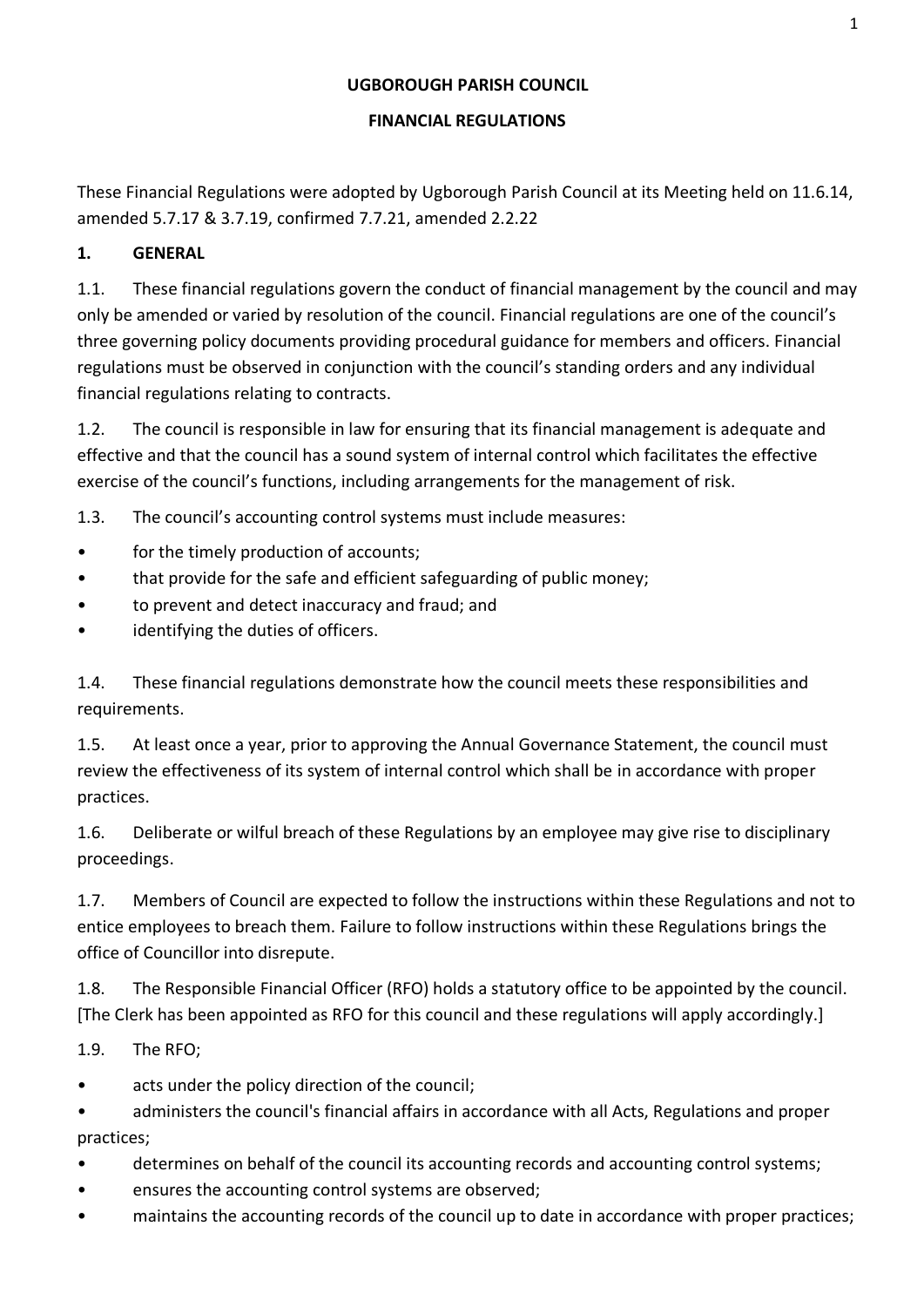- assists the council to secure economy, efficiency and effectiveness in the use of its resources;
- and
- produces financial management information as required by the council.

1.10. The accounting records determined by the RFO shall be sufficient to show and explain the council's transactions and to enable the RFO to ensure that any income and expenditure account and statement of balances, or record of receipts and payments and additional information, as the case may be, or management information prepared for the council from time to time comply with the Accounts and Audit Regulations .

1.11. The accounting records determined by the RFO shall in particular contain:

• entries from day to day of all sums of money received and expended by the council and the matters to which the income and expenditure or receipts and payments account relate;

• a record of the assets and liabilities of the council; and

wherever relevant, a record of the council's income and expenditure in relation to claims made, or to be made, for any contribution, grant or subsidy.

1.12. The accounting control systems determined by the RFO shall include:

- procedures to ensure that the financial transactions of the council are recorded as soon as reasonably practicable and as accurately and reasonably as possible;
- procedures to enable the prevention and detection of inaccuracies and fraud and the ability to reconstruct any lost records;
- identification of the duties of officers dealing with financial transactions and division of responsibilities of those officers in relation to significant transactions;

• procedures to ensure that uncollectable amounts, including any bad debts are not submitted to the council for approval to be written off except with the approval of the RFO and that the approvals are shown in the accounting records; and

measures to ensure that risk is properly managed.

1.13. The council is not empowered by these Regulations or otherwise to delegate certain specified decisions. In particular any decision regarding:

- setting the final budget or the precept (Council Tax Requirement);
- approving accounting statements;
- approving an annual governance statement;
- borrowing;
- writing off bad debts;
- declaring eligibility for the power of well-being; and
- addressing recommendations in any report from the internal or external auditors,

shall be a matter for the full council only.

1.14. In addition the council must:

- approve any grant or a single commitment in excess of £5,000; and
- determine and keep under regular review the bank mandate for all council bank accounts; and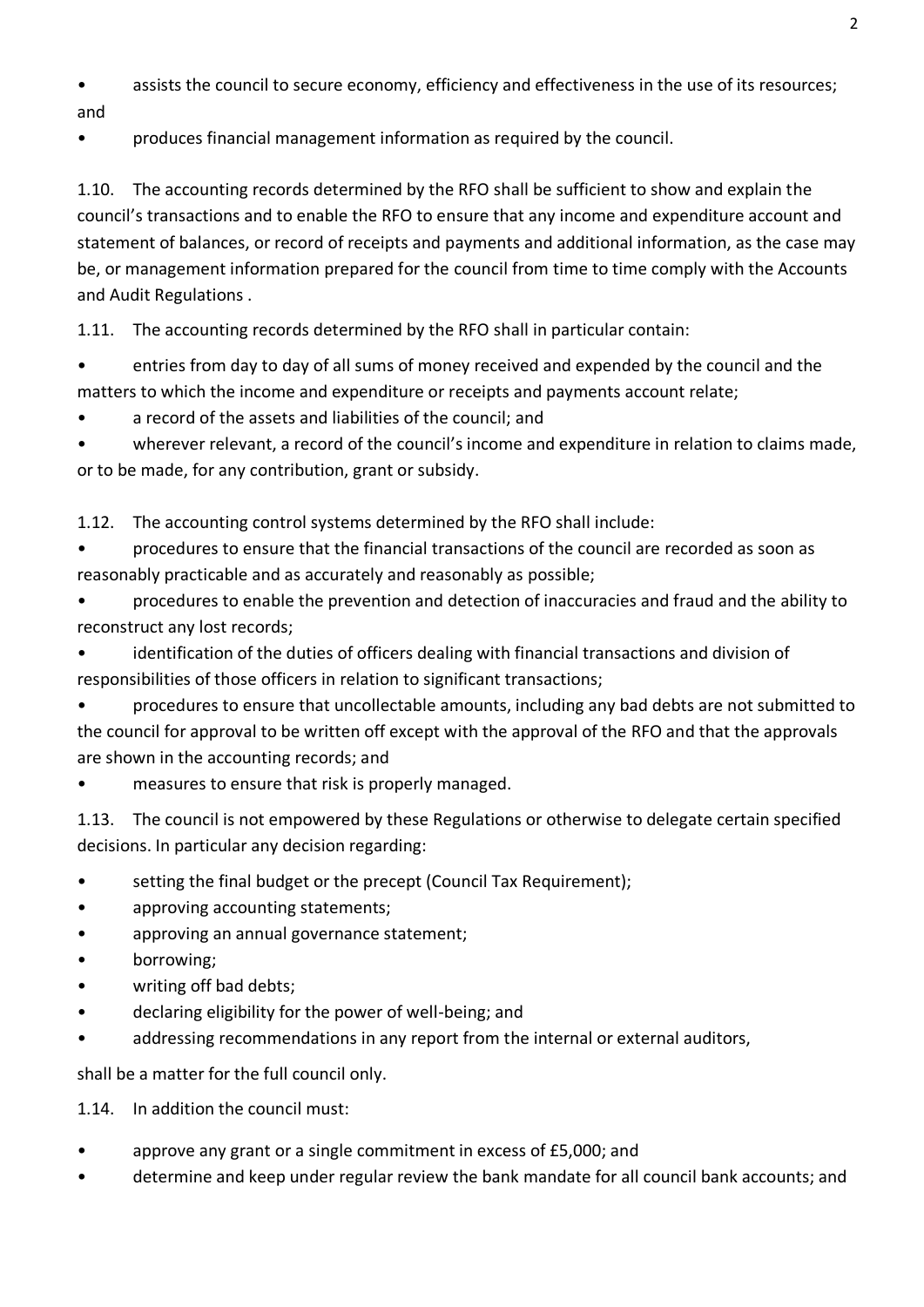in respect of the annual salary for any employee have regard to recommendations about annual salaries of employees made by the relevant Committee in accordance with its terms of reference.

1.15. In these financial regulations, references to the Accounts and Audit Regulations or 'the regulations' shall mean the regulations issued under the provisions of section 27 of the Audit Commission Act 1998, or any superseding legislation, and then in force unless otherwise specified.

In these financial regulations the term 'proper practice' or 'proper practices' shall refer to guidance issued in Governance and Accountability for Local Councils– a Practitioners' Guide (England) issued by the Joint Practitioners Advisory Group (JPAG), available from the websites of NALC and the Society for Local Council Clerks (SLCC) or Governance and Accountability for Local Councils in Wales - A Practitioners' Guide, available from the websites of One Voice Wales (OVW) and SLCC as appropriate.

### **2. ACCOUNTING AND AUDIT (INTERNAL AND EXTERNAL)**

2.1. All accounting procedures and financial records of the council shall be determined by the RFO in accordance with the Accounts and Audit Regulations, appropriate Guidance and proper practices.

2.2. On a regular basis, at least once in each quarter, and at each financial year end, a member other than the Chairman shall be appointed to verify bank reconciliations (for all accounts) produced by the RFO. The member shall sign the reconciliations and the original bank statements (or similar document) as evidence of verification. This activity shall on conclusion be reported, including any exceptions, to and noted by the council.

2.3. The RFO shall complete the annual statement of accounts, annual report, and any related documents of the council contained in the Annual Return (as specified in proper practices) as soon as practicable after the end of the financial year and having certified the accounts shall submit them and report thereon to the council within the timescales set by the Accounts and Audit Regulations.

2.4. The council shall ensure that there is an adequate and effective system of internal audit of its accounting records, and of its system of internal control in accordance with proper practices. Any officer or member of the council shall make available such documents and records as appear to the council to be necessary for the purpose of the audit and shall, as directed by the council, supply the RFO, internal auditor, or external auditor with such information and explanation as the council considers necessary for that purpose.

2.5. The internal auditor shall be appointed by and shall carry out the work in relation to internal controls required by the council in accordance with proper practices.

2.6. The internal auditor shall:

• be competent and independent of the financial operations of the council;

• report to council in writing, or in person, on a regular basis with a minimum of one annual written report during each financial year;

• to demonstrate competence, objectivity and independence, be free from any actual or perceived conflicts of interest, including those arising from family relationships; and

• have no involvement in the financial decision making, management or control of the council.

2.7. Internal or external auditors may not under any circumstances:

• perform any operational duties for the council;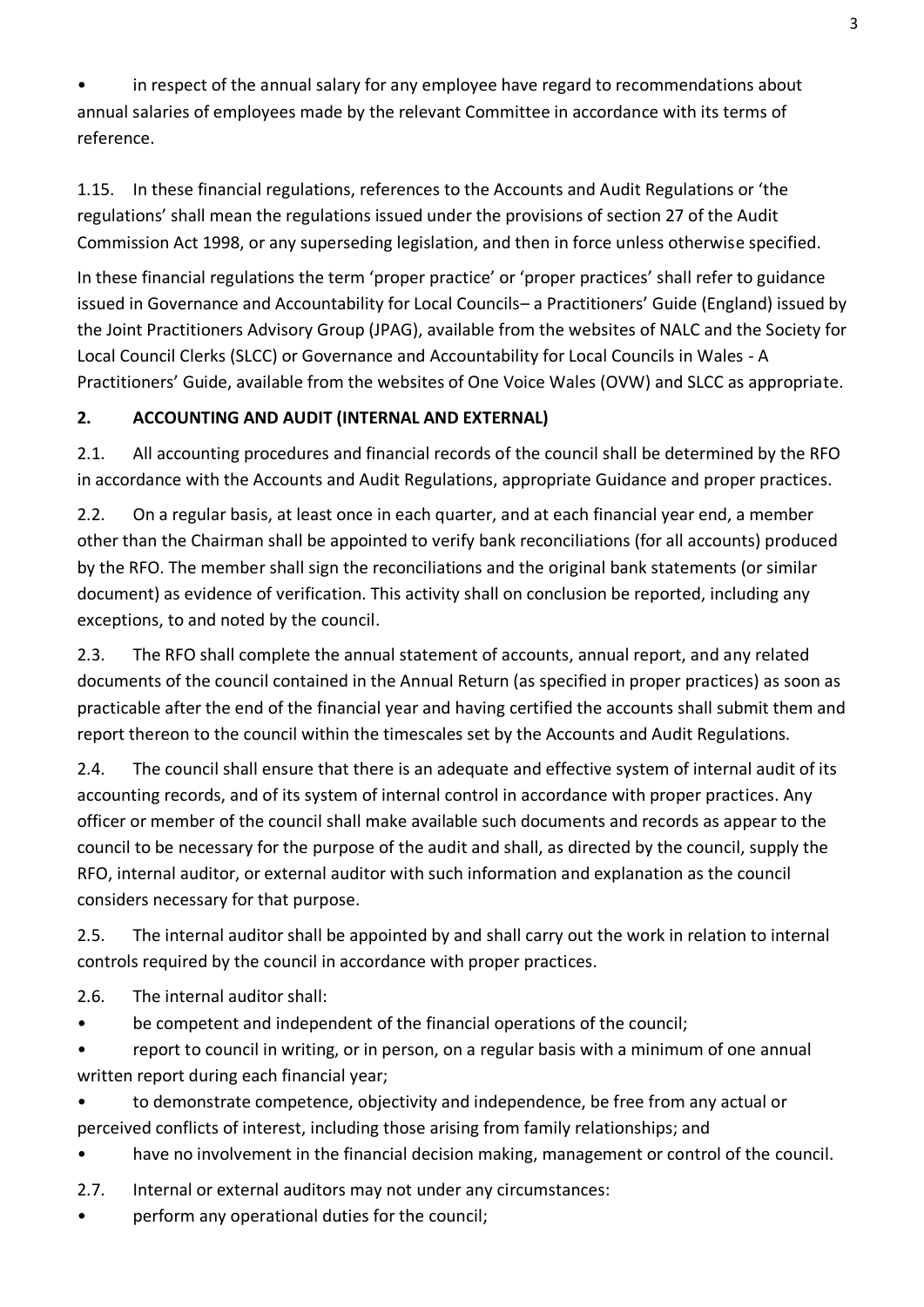initiate or approve accounting transactions; or

• direct the activities of any council employee, except to the extent that such employees have been appropriately assigned to assist the internal auditor.

2.8. For the avoidance of doubt, in relation to internal audit the terms 'independent' and 'independence' shall have the same meaning as is described in proper practices.

2.9. The RFO shall make arrangements for the exercise of electors' rights in relation to the accounts including the opportunity to inspect the accounts, books, and vouchers and display or publish any notices and statements of account required by Audit Commission Act 1998, or any superseding legislation, and the Accounts and Audit Regulations.

2.10. The RFO shall, without undue delay, bring to the attention of all councillors any correspondence or report from internal or external auditors.

### **3. ANNUAL ESTIMATES (BUDGET) AND FORWARD PLANNING**

3.2. The RFO must each year, by no later than January, prepare detailed estimates of all receipts and payments including the use of reserves and all sources of funding for the following financial year in the form of a budget to be considered by the council.

3.4. The council shall fix the precept (council tax requirement), and relevant basic amount of council tax to be levied for the ensuing financial year not later than by the end of January each year. The RFO shall issue the precept to the billing authority and shall supply each member with a copy of the approved annual budget.

3.5. The approved annual budget shall form the basis of financial control for the ensuing year.

## **4. BUDGETARY CONTROL AND AUTHORITY TO SPEND**

4.2. No expenditure may be authorised that will exceed the amount provided in the revenue budget for that class of expenditure other than by resolution of the council, or duly delegated committee. During the budget year and with the approval of council having considered fully the implications for public services, unspent and available amounts may be moved to other budget headings or to an earmarked reserve as appropriate ('virement').

4.3. Unspent provisions in the revenue or capital budgets for completed projects shall not be carried forward to a subsequent year.

4.4. The salary budgets are to be reviewed at least annually in January for the following financial year and such review shall be evidenced by a hard copy schedule signed by the Clerk and the Chairman of Council.

4.5. In cases of extreme risk to the delivery of council services, the clerk may authorise revenue expenditure on behalf of the council which in the clerk's judgement it is necessary to carry out. Such expenditure includes repair, replacement or other work, whether or not there is any budgetary provision for the expenditure, subject to a limit of £500. The Clerk shall report such action to the chairman as soon as possible and to the council as soon as practicable thereafter.

4.6. No expenditure shall be authorised in relation to any capital project and no contract entered into or tender accepted involving capital expenditure unless the council is satisfied that the necessary funds are available and the requisite borrowing approval has been obtained.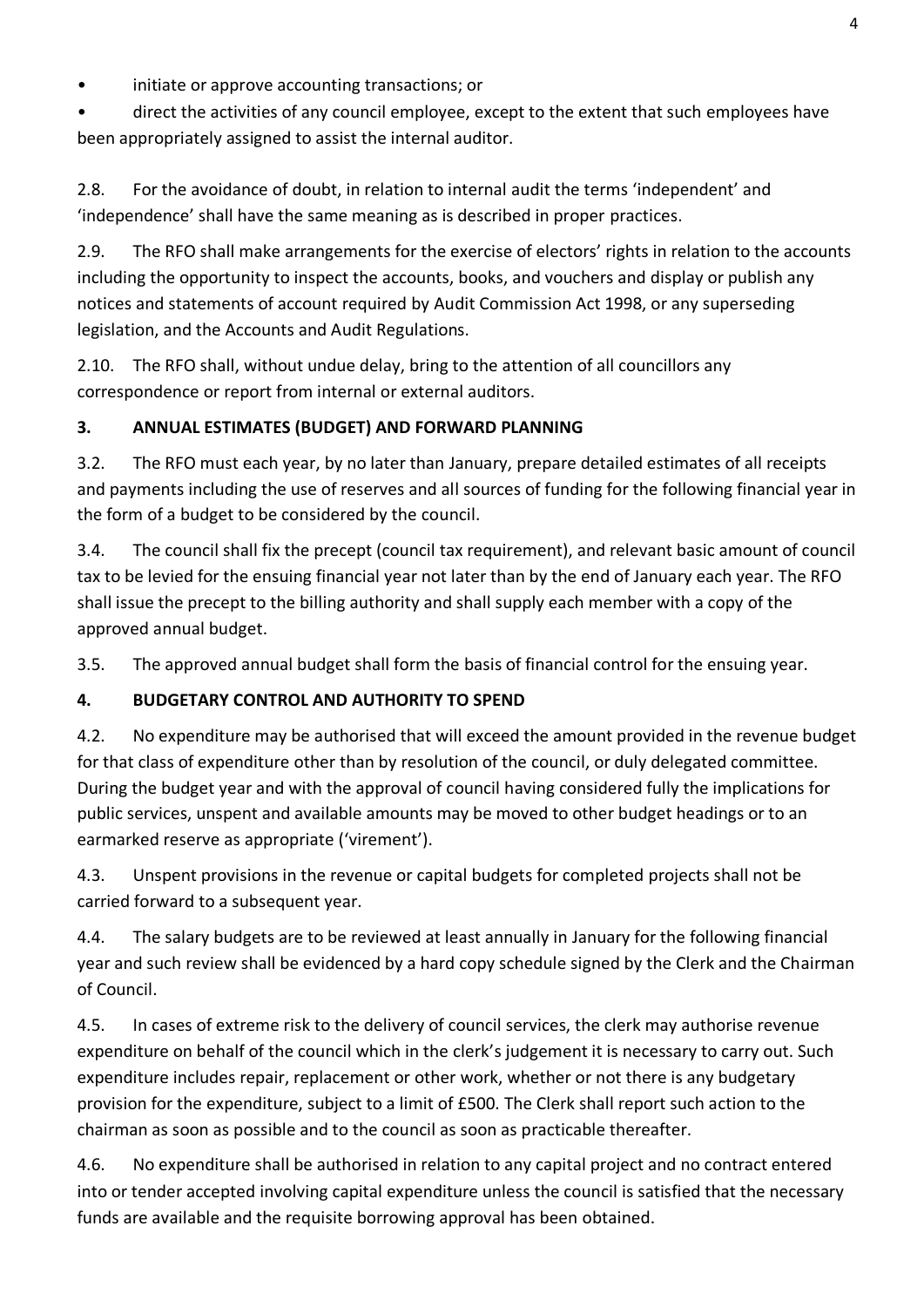4.7. All capital works shall be administered in accordance with the council's standing orders and financial regulations relating to contracts.

4.9. Changes in earmarked reserves shall be approved by council as part of the budgetary control process.

# **5. BANKING ARRANGEMENTS AND AUTHORISATION OF PAYMENTS**

5.1. The council's banking arrangements, including the bank mandate, shall be made by the RFO and approved by the council; banking arrangements may not be delegated to a committee. They shall be regularly reviewed for safety and efficiency.

5.2. The RFO shall prepare a schedule of payments requiring authorisation, forming part of the Agenda for the Meeting and, together with the relevant invoices, present the schedule to council. The council shall review the schedule for compliance and, having satisfied itself shall authorise payment by a resolution of the council. A detailed list of all payments shall be disclosed within or as an attachment to the minutes of the meeting at which payment was authorised. Personal payments (including salaries, wages, expenses and any payment made in relation to the termination of a contract of employment) may be summarised to remove public access to any personal information.

5.3. All invoices for payment shall be examined, verified and certified by the RFO to confirm that the work, goods or services to which each invoice relates has been received, carried out, examined and represents expenditure previously approved by the council.

5.4. The RFO shall examine invoices for arithmetical accuracy and analyse them to the appropriate expenditure heading. The RFO shall take all steps to pay all invoices submitted, and which are in order, at the next available council Meeting.

5.5. The Clerk and RFO shall have delegated authority to authorise the payment of items only in the following circumstances:

a) If a payment is necessary to avoid a charge to interest under the Late Payment of Commercial Debts (Interest) Act 1998, and the due date for payment is before the next scheduled Meeting of council, where the Clerk and RFO certify that there is no dispute or other reason to delay payment, provided that a list of such payments shall be submitted to the next appropriate meeting of council;

b) An expenditure item authorised under 5.6 below (continuing contracts and obligations) provided that a list of such payments shall be submitted to the next appropriate meeting of council; or

c) fund transfers within the councils banking arrangements up to the sum of  $£10,000$ , provided that a list of such payments shall be submitted to the next appropriate meeting of council.

5.7. A record of regular payments made under 5.6 above shall be drawn up and be signed by two members on each and every occasion when payment is authorised - thus controlling the risk of duplicated payments being authorised and / or made.

5.9. Members are subject to the Code of Conduct that has been adopted by the council and shall comply with the Code and Standing Orders when a decision to authorise or instruct payment is made in respect of a matter in which they have a disclosable pecuniary or other interest, unless a dispensation has been granted.

5.10. The council will aim to rotate the duties of members in these Regulations so that onerous duties are shared out as evenly as possible over time.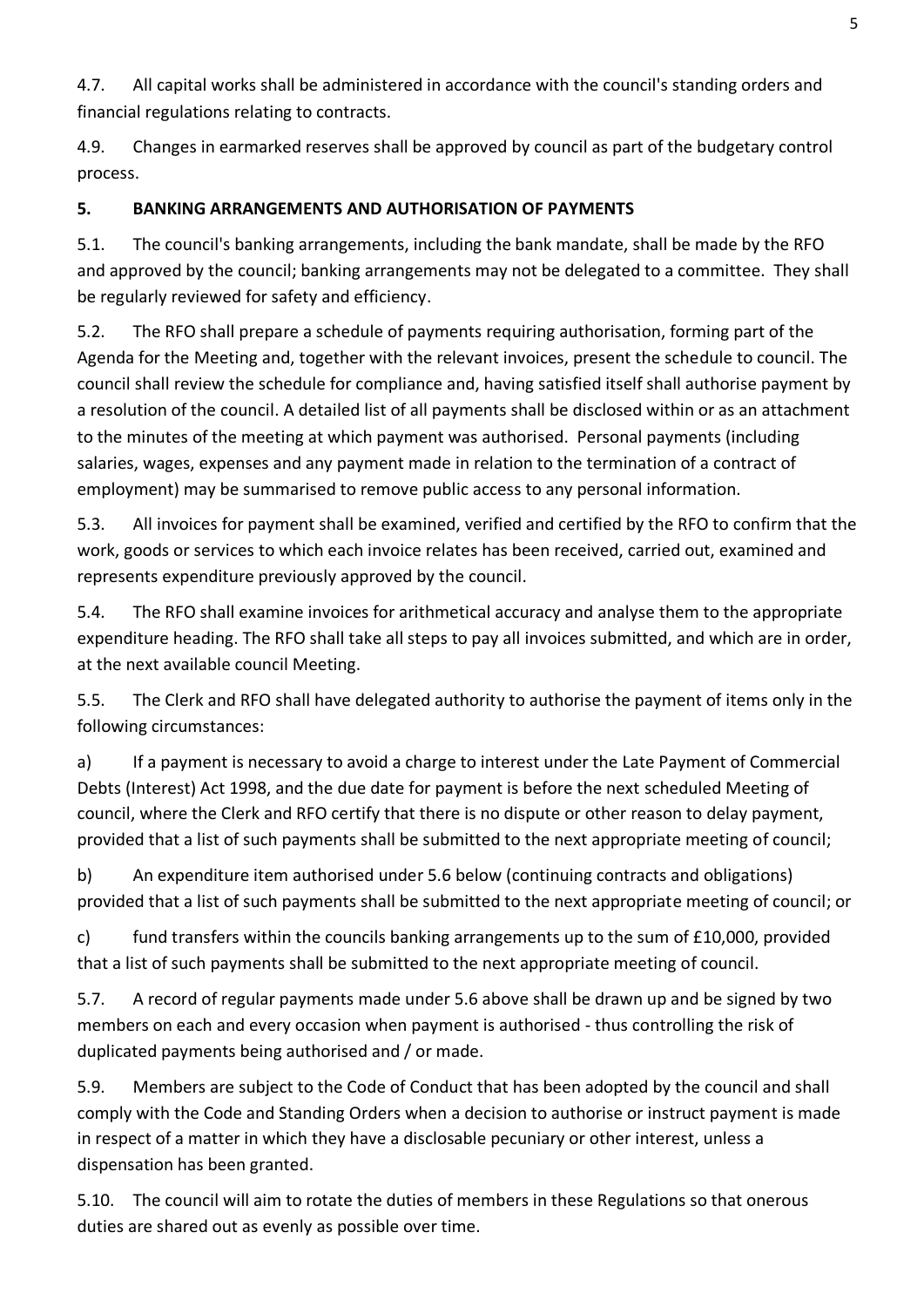5.11. Any changes in the recorded details of suppliers, such as bank account records, shall be approved in writing by a Member.

### **6. INSTRUCTIONS FOR THE MAKING OF PAYMENTS**

6.1. The council will make safe and efficient arrangements for the making of its payments.

6.2. Following authorisation under Financial Regulation 5 above, the council or, if so delegated, the Clerk or RFO shall give instruction that a payment shall be made.

6.3. All payments shall be effected by cheque or other instructions to the council's bankers, or otherwise, in accordance with a resolution of Council.

6.4. Cheques or orders for payment drawn on the bank account in accordance with the schedule as presented to council or committee shall be signed by two members of council and countersigned by the Clerk, in accordance with a resolution instructing that payment. If a member who is also a bank signatory has declared a disclosable pecuniary interest, or has any other interest, in the matter in respect of which the payment is being made, that Councillor shall be required to consider Standing Orders, and thereby determine whether it is appropriate and / or permissible to be a signatory to the transaction in question.

6.5. To indicate agreement of the details shown on the cheque or order for payment with the counterfoil and the invoice or similar documentation, the signatories shall each also initial the cheque counterfoil.

6.6. Cheques or orders for payment shall not normally be presented for signature other than at a council meeting (including immediately before or after such a meeting). Any signatures obtained away from such meetings shall be reported to the council at the next convenient meeting.

6.7. If thought appropriate by the council, payment for utility supplies (energy, telephone and water) and any National Non-Domestic Rates may be made by variable Direct Debit provided that the instructions are signed by two members, including the Chairman, and any payments are reported to council as made. The approval of the use of a variable Direct Debit shall be renewed by resolution of the council at least every two years.

6.8. If thought appropriate by the council, payment for certain items (principally Salaries) may be made by Banker's Standing Order provided that the instructions are signed, or otherwise evidenced by two members, including the Chairman and one bank signatory, and are retained, and any payments are reported to council as made. The approval of the use of a Banker's Standing Order shall be renewed by resolution of the council at least every two years.

6.9. If thought appropriate by the council, payment for certain items may be made by BACS or CHAPS methods provided that the instructions for each payment are signed, or otherwise evidenced, by two authorised bank signatories are retained and any payments are reported to council as made. The approval of the use of BACS or CHAPS shall be renewed by resolution of the council at least every two years.

6.10. If thought appropriate by the council payment for certain items may be made by internet banking transfer provided evidence is retained showing which members approved the payment.

6.11. Where a computer requires use of a personal identification number (PIN) or other password(s), for access to the council's records on that computer, a note shall be made of the PIN and Passwords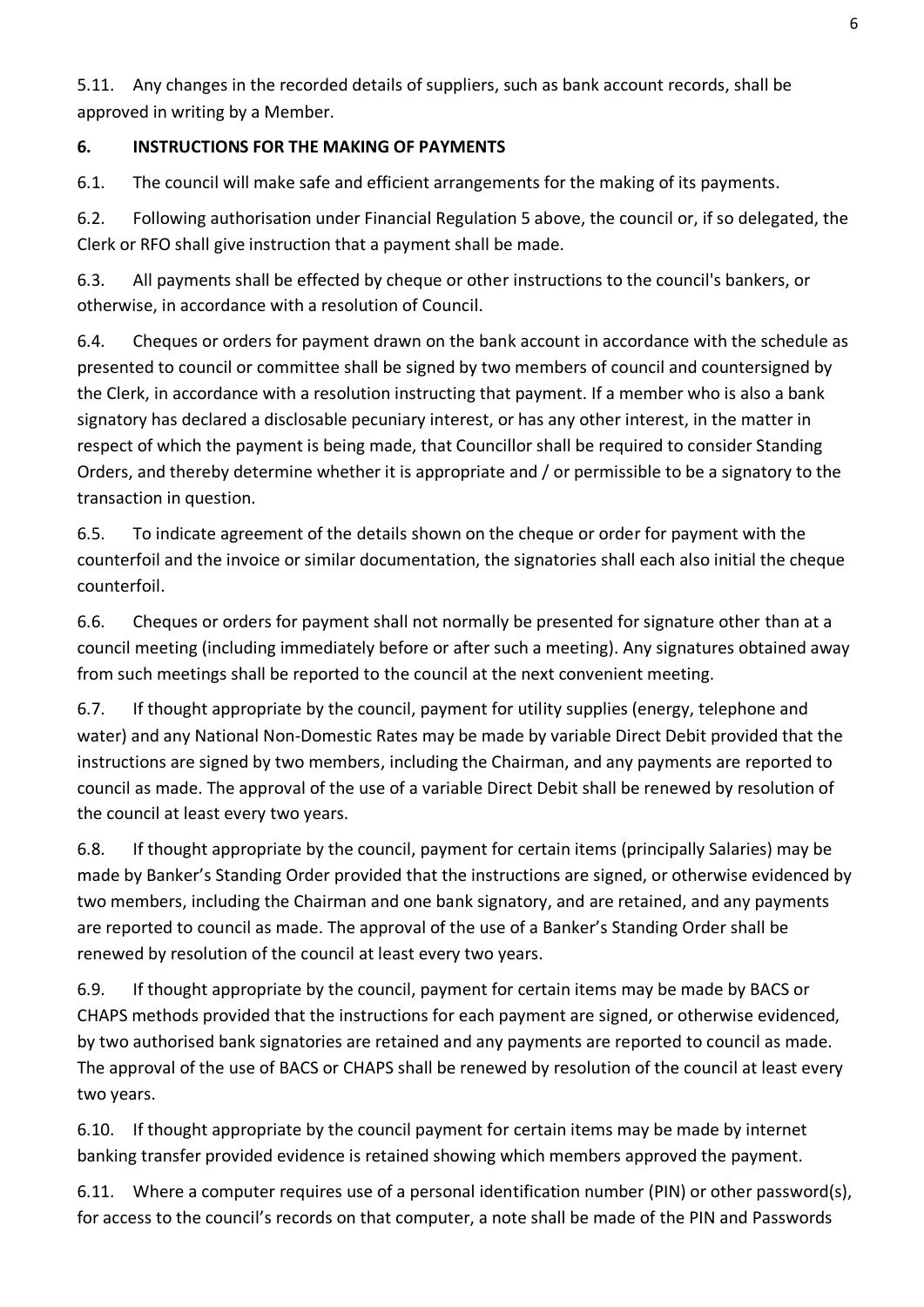and shall be handed to and retained by the Chairman of Council in a sealed dated envelope. This envelope may not be opened other than in the presence of two other councillors. After the envelope has been opened, in any circumstances, the PIN and / or passwords shall be changed as soon as practicable. The fact that the sealed envelope has been opened, in whatever circumstances, shall be reported to all members immediately and formally to the next available meeting of the council. This will not be required for a member's personal computer used only for remote authorisation of bank payments.

6.12. No employee or councillor shall disclose any PIN or password, relevant to the working of the council or its bank accounts, to any person not authorised in writing by the council or a duly delegated committee.

6.13. Regular back-up copies of the records on any computer shall be made and shall be stored securely away from the computer in question, and preferably off site.

6.14. The council, and any members using computers for the council's financial business, shall ensure that anti-virus, anti-spyware and firewall, software with automatic updates, together with a high level of security, is used.

6.15. Where internet banking arrangements are made with any bank, the Clerk [RFO] shall be appointed as the Service Administrator. The Bank Mandate approved by the council shall identify a number of councillors who will be authorised to approve transactions on those accounts. The bank mandate will state clearly the amounts of payments that can be instructed by the use of the Service Administrator alone, or by the Service Administrator with a stated number of approvals.

6.16. Access to any internet banking accounts will be directly to the access page (which may be saved under "favourites"), and not through a search engine or e-mail link. Remembered or saved passwords facilities must not be used on any computer used for council banking work. Breach of this Regulation will be treated as a very serious matter under these regulations.

6.17. Any Debit Card issued for use will be specifically restricted to the Clerk and will also be restricted to a single transaction maximum value of £750 unless authorised by council or finance committee in writing before any order is placed.

6.21. The council will not maintain any form of cash float. All cash received must be banked intact. Any payments made in cash by the Clerk [or RFO] (for example for postage or minor stationery items) shall be refunded on a regular basis, at least quarterly.

### **7. PAYMENT OF SALARIES**

7.1. As an employer, the council shall make arrangements to meet fully the statutory requirements placed on all employers by PAYE and National Insurance legislation. The payment of all salaries shall be made in accordance with payroll records and the rules of PAYE and National Insurance currently operating, and salary rates shall be as agreed by council.

7.2. Payment of salaries and payment of deductions from salary such as may be required to be made for tax, national insurance and pension contributions, or similar statutory or discretionary deductions must be made in accordance with the payroll records and on the appropriate dates stipulated in employment contracts, provided that each payment is reported to the next available council meeting, as set out in these regulations above.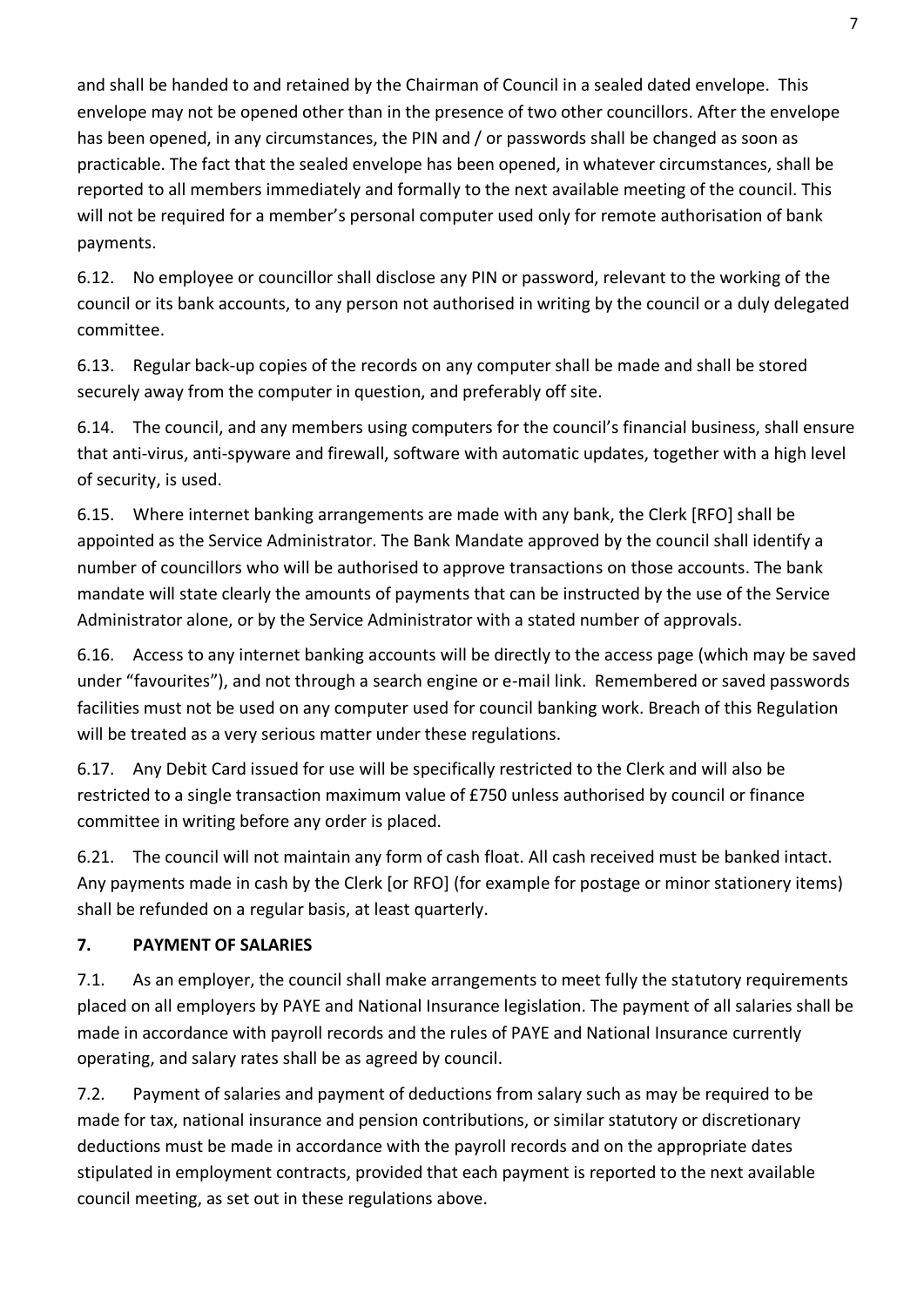7.3. No changes shall be made to any employee's pay, emoluments, or terms and conditions of employment without the prior consent of the council.

7.4. Each and every payment to employees of net salary and to the appropriate creditor of the statutory and discretionary deductions shall be recorded in a separate confidential record (confidential cash book). This confidential record is not open to inspection or review (under the Freedom of Information Act 2000 or otherwise) other than:

a) by any councillor who can demonstrate a need to know;

b) by the internal auditor;

c) by the external auditor; or

d) by any person authorised under Audit Commission Act 1998, or any superseding legislation.

7.5. The total of such payments in each calendar month shall be reported with all other payments as made as may be required under these Financial Regulations, to ensure that only payments due for the period have actually been paid.

7.6. An effective system of personal performance management should be maintained for the senior officers.

7.7. Any termination payments shall be supported by a clear business case and reported to the council. Termination payments shall only be authorised by council.

7.8. Before employing interim staff the council must consider a full business case.

### **8. LOANS AND INVESTMENTS**

8.1. All borrowings shall be effected in the name of the council, after obtaining any necessary borrowing approval. Any application for borrowing approval shall be approved by Council as to terms and purpose. The application for Borrowing Approval, and subsequent arrangements for the Loan shall only be approved by full council.

8.2. Any financial arrangement which does not require formal Borrowing Approval from the Secretary of State/Welsh Assembly Government (such as Hire Purchase or Leasing of tangible assets) shall be subject to approval by the full council. In each case a report in writing shall be provided to council in respect of value for money for the proposed transaction.

8.3. The council will arrange with the council's Banks and Investment providers for the sending of a copy of each statement of account to the Chairman of the council at the same time as one is issued to the Clerk or RFO.

8.4. All loans and investments shall be negotiated in the name of the Council and shall be for a set period in accordance with council policy.

8.5. The council shall consider the need for an Investment Strategy and Policy which, if drawn up, shall be in accordance with relevant regulations, proper practices and guidance. Any Strategy and Policy shall be reviewed by the council at least annually.

8.6. All investments of money under the control of the council shall be in the name of the council.

8.7. All investment certificates and other documents relating thereto shall be retained in the custody of the RFO.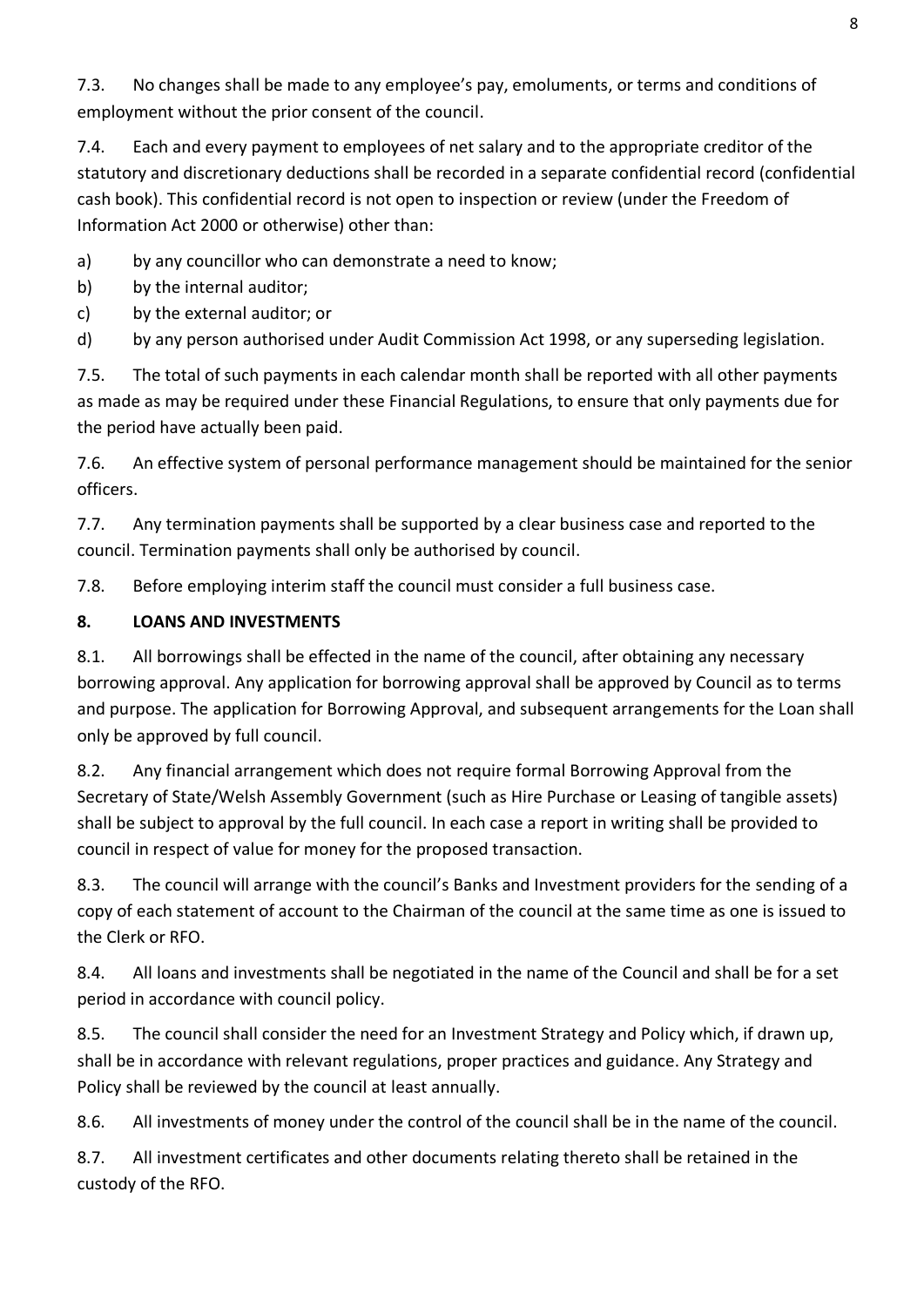8.8. Payments in respect of short term or long term investments, including transfers between bank accounts held in the same bank, or branch, shall be made in accordance with Regulation 5 (Authorisation of payments) and Regulation 6 (Instructions for payments).

### **9. INCOME**

9.1. The collection of all sums due to the council shall be the responsibility of and under the supervision of the RFO.

9.2. Particulars of all charges to be made for work done, services rendered or goods supplied shall be agreed annually by the council, notified to the RFO and the RFO shall be responsible for the collection of all accounts due to the council.

9.3. The council will review all fees and charges at least annually, following a report of the Clerk.

9.4. Any sums found to be irrecoverable and any bad debts shall be reported to the council and shall be written off in the year.

9.5. All sums received on behalf of the council shall be banked intact as directed by the RFO. In all cases, all receipts shall be deposited with the council's bankers with such frequency as the RFO considers necessary.

9.6. The origin of each receipt shall be entered on the paying-in slip.

9.7. Personal cheques shall not be cashed out of money held on behalf of the council.

9.8. The RFO shall promptly complete any VAT Return that is required. Any repayment claim due in accordance with VAT Act 1994 section 33 shall be made at least annually coinciding with the financial year end.

9.9. Where any significant sums of cash are regularly received by the council, the RFO shall take such steps as are agreed by the council to ensure that more than one person is present when the cash is counted in the first instance, that there is a reconciliation to some form of control such as ticket issues, and that appropriate care is taken in the security and safety of individuals banking such cash.

9.10. Any income arising which is the property of a charitable trust shall be paid into a charitable bank account. Instructions for the payment of funds due from the charitable trust to the council (to meet expenditure already incurred by the authority) will be given by the Managing Trustees of the charity meeting separately from any council meeting (see also Regulation 16 below).

# **10. ORDERS FOR WORK, GOODS AND SERVICES**

10.1. An official order or letter shall be issued for all work, goods and services unless a formal contract is to be prepared or an official order would be inappropriate. Copies of orders shall be retained.

10.2. Order books shall be controlled by the RFO.

10.3. All members and Officers are responsible for obtaining value for money at all times. An officer issuing an official order shall ensure as far as reasonable and practicable that the best available terms are obtained in respect of each transaction, usually by obtaining three or more quotations or estimates from appropriate suppliers, subject to any de minimis provisions in Regulation 11 (I) below.

10.4. A member may not issue an official order or make any contract on behalf of the council.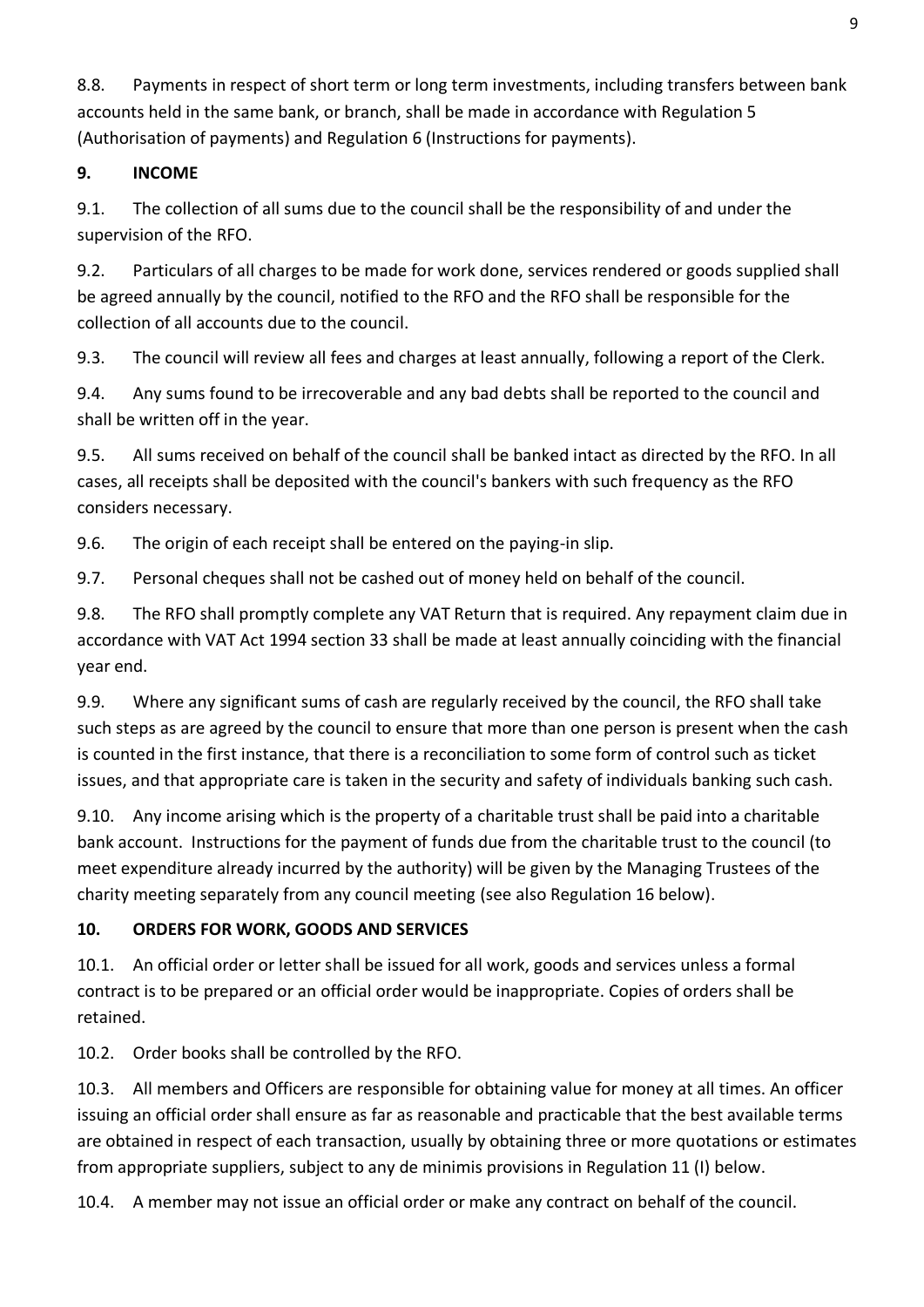10.5. The RFO shall verify the lawful nature of any proposed purchase before the issue of any order, and in the case of new or infrequent purchases or payments, the RFO shall ensure that the statutory authority shall be reported to the meeting at which the order is approved so that the Minutes can record the power being used.

### **11. CONTRACTS**

11.1. Procedures as to contracts are laid down as follows:

a. Every contract shall comply with these financial regulations, and no exceptions shall be made otherwise than in an emergency provided that this regulation need not apply to contracts which relate to items (i) to (vi) below:

i. for the supply of gas, electricity, water, sewerage and telephone services;

ii. for specialist services such as are provided by solicitors, accountants, surveyors and planning consultants;

iii. for work to be executed or goods or materials to be supplied which consist of repairs to or parts for existing machinery or equipment or plant;

iv. for work to be executed or goods or materials to be supplied which constitute an extension of an existing contract by the Council;

v. for additional audit work of the external Auditor up to an estimated value of £500 (in excess of this sum the Clerk and RFO shall act after consultation with the Chairman and Vice Chairman of council); and

vi. For goods or materials proposed to be purchased which are proprietary articles and / or are only sold at a fixed price.

### 11.1

b.Where the council intends to procure or award a public supply contract, public service contract or public works contract as defined by The Public Contracts Regulations 2015 ("the Regulations") which is valued at £25,000 or more, the council shall comply with the relevant requirements of the Regulations .c. When applications are made to waive financial regulations relating to contracts to enable a price to be negotiated without competition the reason shall be embodied in a recommendation to the

council.

c. The full requirements of The Regulations, as applicable, shall be followed in respect of the tendering and award of a public supply contract, public service contract or public works contract which exceed thresholds in The Regulations set by the Public Contracts Directive 2014/24/EU (which may change from time to time).

d. Such invitation to tender shall state the general nature of the intended contract and the Clerk shall obtain the necessary technical assistance to prepare a specification in appropriate cases. The invitation shall in addition state that tenders must be addressed to the Clerk in the ordinary course of post. Each tendering firm shall be supplied with a specifically marked envelope in which the tender is to be sealed and remain sealed until the prescribed date for opening tenders for that contract.

e. All sealed tenders shall be opened at the same time on the prescribed date by the Clerk in the presence of at least one member of council.

g. Any invitation to tender issued under this regulation shall be subject to the Standing Orders and shall refer to the terms of the Bribery Act 2010.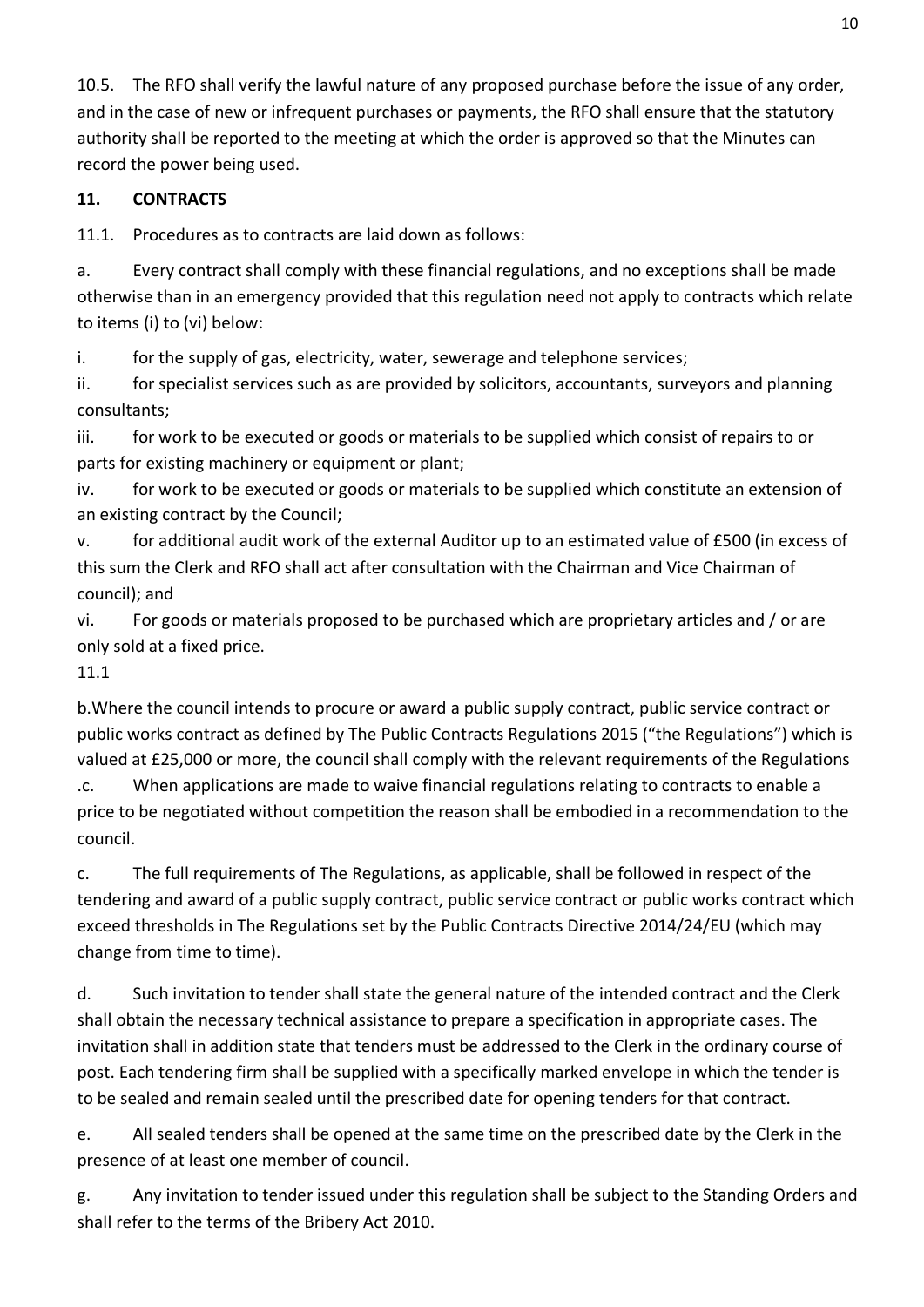h. When it is to enter into a contract of less than £25,000 in value for the supply of goods or materials or for the execution of works or specialist services other than such goods, materials, works or specialist services as are excepted as set out in paragraph (a) the Clerk or RFO shall obtain 3 quotations (priced descriptions of the proposed supply); where the value is below £3,000 and above £100 the Clerk or RFO shall strive to obtain 3 estimates. Otherwise, Regulation 10 (3) above shall apply.

i. The council shall not be obliged to accept the lowest or any tender, quote or estimate.

j. Should it occur that the council, or duly delegated committee, does not accept any tender, quote or estimate, the work is not allocated and the council requires further pricing, provided that the specification does not change, no person shall be permitted to submit a later tender, estimate or quote who was present when the original decision making process was being undertaken.

k. The European Union Procurement Directive shall apply and the terms of the Public Contracts Regulations 2006 and the Utilities Contracts Regulations 2006 including thresholds shall be followed.

## **14. ASSETS, PROPERTIES AND ESTATES**

14.1. The Clerk shall make appropriate arrangements for the custody of all title deeds and Land Registry Certificates of properties held by the council. The RFO shall ensure a record is maintained of all properties held by the council, recording the location, extent, plan, reference, purchase details, nature of the interest, tenancies granted, rents payable and purpose for which held in accordance with Accounts and Audit Regulations.

14.2. No tangible moveable property shall be purchased or otherwise acquired, sold, leased or otherwise disposed of, without the authority of the council, together with any other consents required by law, save where the estimated value of any one item of tangible movable property does not exceed £250.

14.3. No real property (interests in land) shall be sold, leased or otherwise disposed of without the authority of the council, together with any other consents required by law, In each case a Report in writing shall be provided to council in respect of valuation and surveyed condition of the property (including matters such as planning permissions and covenants) together with a proper business case (including an adequate level of consultation with the electorate).

14.4. No real property (interests in land) shall be purchased or acquired without the authority of the full council. In each case a Report in writing shall be provided to council in respect of valuation and surveyed condition of the property (including matters such as planning permissions and covenants) together with a proper business case (including an adequate level of consultation with the electorate).

14.5. Subject only to the limit set in Reg. 14.2 above, no tangible moveable property shall be purchased or acquired without the authority of the full council. In each case a Report in writing shall be provided to council with a full business case.

14.6. The RFO shall ensure that an appropriate and accurate Register of Assets and Investments is kept up to date. The continued existence of tangible assets shown in the Register shall be verified at least annually, possibly in conjunction with a health and safety inspection of assets.

## **15. INSURANCE**

15.1. Following the annual risk assessment (per Financial Regulation 17), the RFO shall effect all insurances and negotiate all claims on the council's insurers.